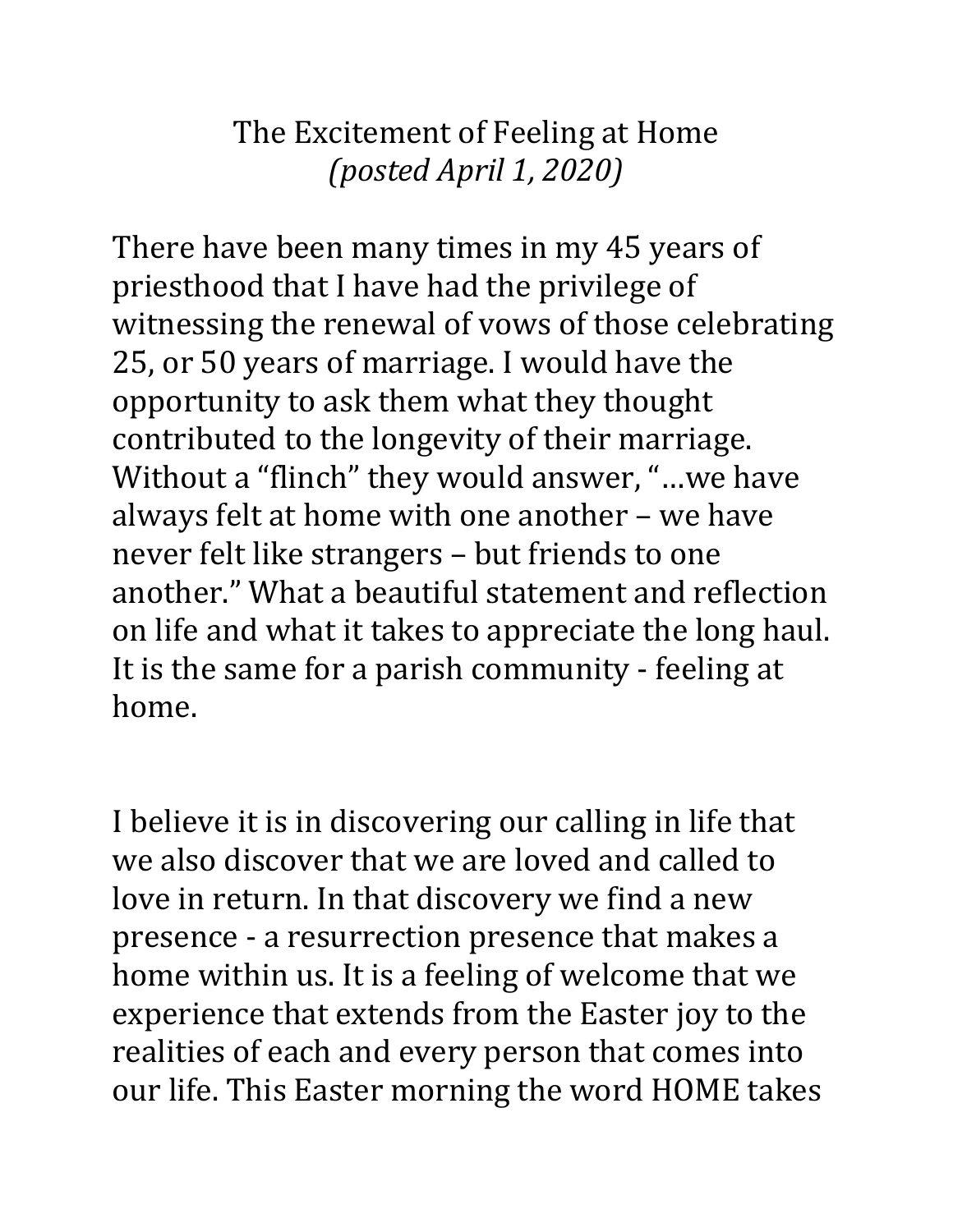on new meaning for all Christians who have anticipated a new life in faith. For most of this world HOME has become a reality with protecting ourselves against the Coronavirus. Literally living 24-7 with each other has challenged our human emotions and our spiritual life. Life and Resurrection are powerful images for our world these days. More than ever before, perhaps, we find ourselves very fragile and vulnerable. We seek a peaceful place – a safe haven – a place we can spiritually call HOME!

A home is where there is hope. It is a place of trust; a place of growth and transitions. It is here that tears are wiped away and smiles can be worn without fear. By welcoming Him who has sought us we become a new person; an Easter person, for that is what Easter really is - -Becoming - - looking within our hearts and seeing the areas that really need to be reborn and allowing it to happen. It has been a challenging year for many people and we have been shaken in so many ways. Fear is probably the most prominent feeling that we have in our hearts – fear of loneliness – fear of losing our security – fear of losing our jobs and our loved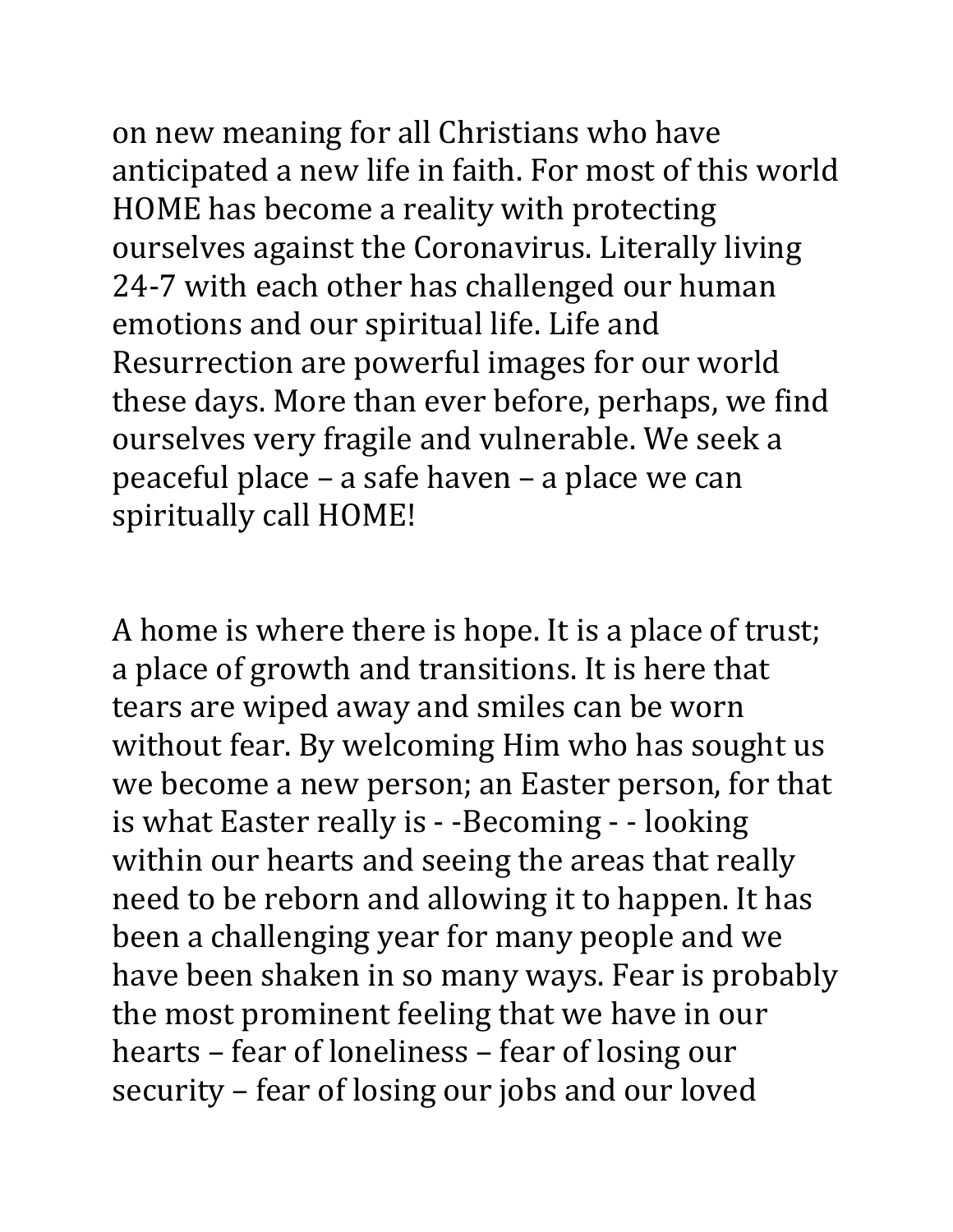one's. I always felt that my life depended solely on others. I was wrong! My life depends solely on me and how much I allow others to enter into it. We must discover our worth and we must be at home with it – We must embrace our fears and become comfortable with them – and then allow our faith to embrace us like a parent embraces a child and wipes away the tears and calms the fears. That is what Jesus can do for us – he truly makes us his priority and creates a calmness within us that is like being home. And being home is like having a candle in the window making sure all know that they are welcomed.

Jesus, like a candle, had to spend himself in order to create new life. We must be willing to risk and give of ourselves so the flame can be kept burning bright. We must open our eyes this morning and begin to notice "New Life" around us, in spite of the pain and fears we may have. Just as those who stood at the foot of the Cross; just as those who broke bread at the table with Jesus; and just as those who allowed Jesus to wash their feet, we too must be willing to take the risk and let ourselves go; to